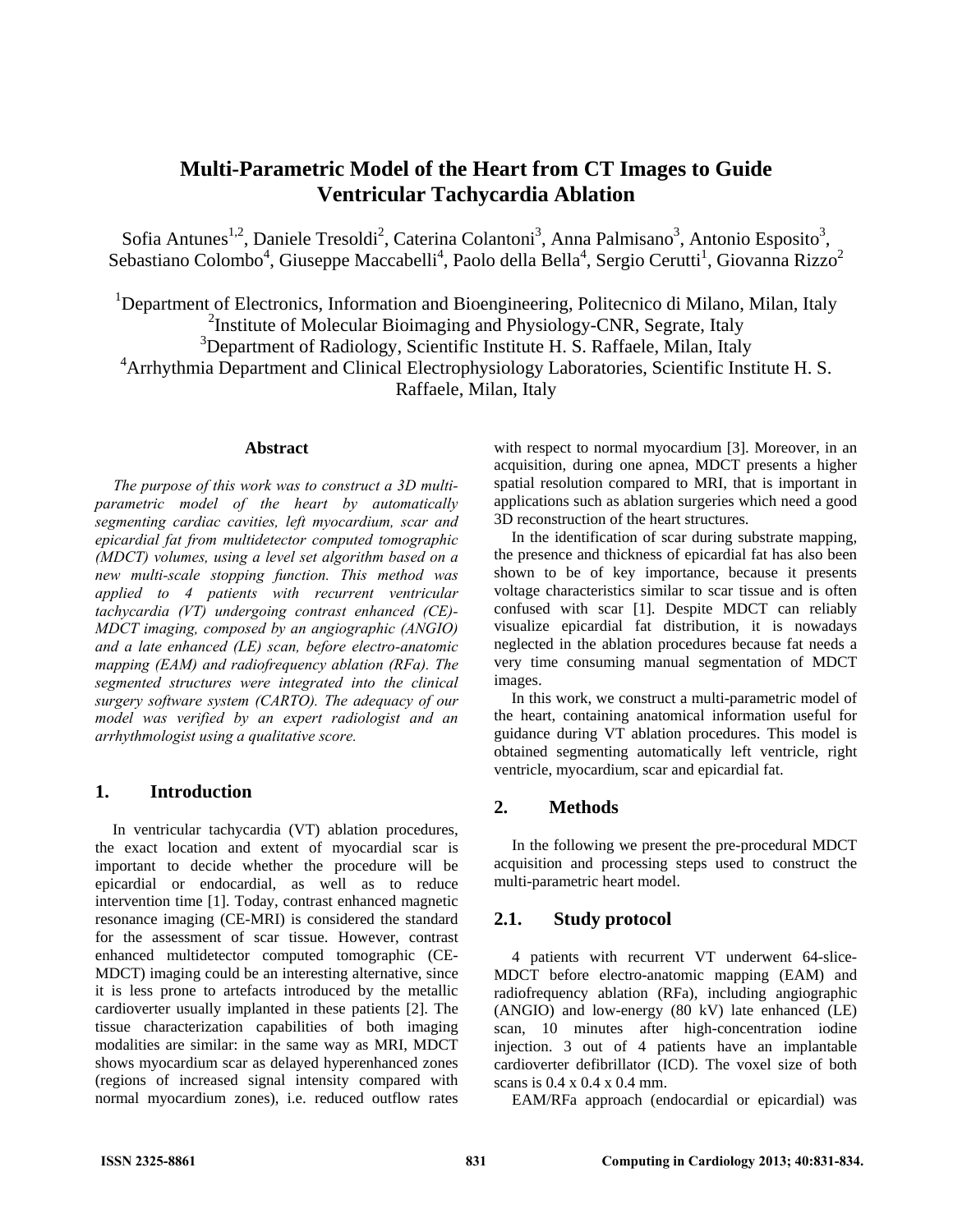chosen based on the prevalent distribution of scars at LE-MDCT.

#### **2.2. ANGIO/LE scans registration**

Although ANGIO and LE scans were acquired with a few minutes distance, misalignment of the patient between both scans often occurred as seen in Fig.1, which required registration.



Figure 1. a) ANGIO scan, b) LE scan, c) subtraction of both scans and d) subtraction after affine registration.

To define the transformation T that align two different volumes we used an affine transformation with 12 degrees of freedom:

|  |  | $\begin{pmatrix} x' \\ y' \\ z' \end{pmatrix} = \begin{pmatrix} Tx \\ Ty \\ Tz \end{pmatrix} + \begin{pmatrix} Ta_{11} & Ta_{12} & Ta_{13} \\ Ta_{21} & Ta_{22} & Ta_{23} \\ Ta_{31} & Ta_{32} & Ta_{33} \end{pmatrix} \begin{pmatrix} x \\ y \\ z \end{pmatrix}$ |  |
|--|--|-------------------------------------------------------------------------------------------------------------------------------------------------------------------------------------------------------------------------------------------------------------------|--|

where the first matrix on the right side denotes the directional translations and the second vector contains the rotation, scaling and shearing information. The similarity metric used was the normalized mutual information [4], combination of the marginal and joint entropies of the images. The transformation model was estimated with the Powell's optimization method [5].

#### **2.3. Segmentation**

Both scans were firstly cropped to enclose only the heart volume.

# **2.3.1. Method**

The segmentation model is a boundary-based geodesic active contour [6], where the embedded surface in the level set function can be formulated by the following partial differential equation:

$$
\phi_t = cg(I)K|\nabla \phi| - bg(I)|\nabla \phi| - a\nabla g \cdot \nabla \phi
$$

where the speed function includes a dependence on the curvature  $c$ , the propagation term  $b$ , and the advection term *a*. The edge stopping function *g* is based on a multiscale approach, with the form:

$$
g_n = \frac{1}{1 + e^{\left(\frac{I * h_n - \beta_n}{0.1}\right)}}, \text{ with } n = 1, 2
$$

where *h* and  $\beta$  change after convergence.  $h_1$  and  $h_2$  are the maximum responses of the two bi-dimensional bar filters, and the values of *β1* and *β2* are constants. The method is described in more detail in [7].

#### **2.3.2. Anatomy extraction**

On the angiographic scan, we re-sampled the volume into the short axis view and, to reduce signal to noise ratio maintaining boundary information, we applied an anisotropic diffusion smoothing [8].

After anisotropic filtering, we extracted two slices at 25% and 50% of the cropped heart volume, and used a Fuzzy C Mean algorithm to segment each of the two slices in 5 labels. On the label correspondent to the LV we identified the centroid on both slices and used these points as seeds for a 3D region growing algorithm. We summed the segmentations resulting from the region growing process of each seed point and used them as our active contour initialization. After contour propagation we obtained the LV structure. To obtain the myocardium contour initialization, the previous extracted structure was dilated and the operation of convex hull applied.

Finally, we joined myocardium and RV segmentation, computed the correspondent convex hull operation and used it as initialization for the active contour propagation to obtain the segmentation of the epicardial fat. The cardiac structures segmentation are shown in Fig.2 for two exemplificative cases.



Figure 2. ANGIO scan overlaid with segmentations of anatomical structures in two different patients (the first has an ICD) and three different heart levels (basal, medial and apical). Artifacts of the ICD are visible on the first row.

#### **2.3.3. Scar extraction**

We aligned LE with respect to the ANGIO scan as described in Sec. 2.2, cropping the two datasets to exclude most ICD artefacts. After registration, and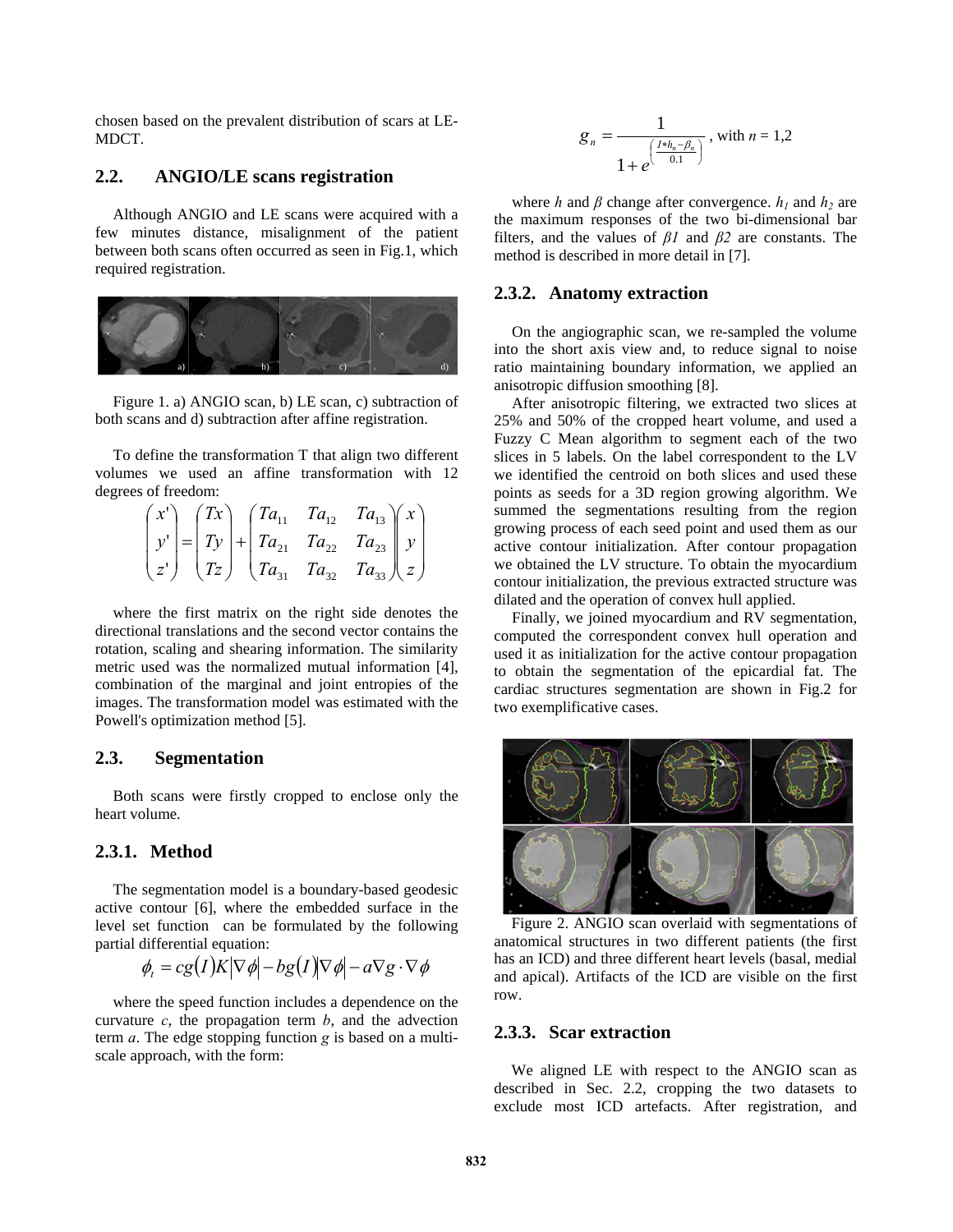because CE-MDCT had a very low signal to noise ratio, this scan was filtered using a Gaussian kernel. Using the MDCT LV segmentation as mask on the CE-MDCT scan, we calculated the mean vascular signal intensity as a segmentation threshold on this volume. Indeed, scar areas in the myocardium have an high signal intensity such as vascular structures. After thresholding, the volume is resampled into the short axis view, with the same parameters as the angiographic scan, and the MDCT myocardium segmentation was used as mask to include only myocardium areas of high SI. In patients with a metallic cardioverter, segmented areas near the ICD were excluded, because artefacts due to the metallic device also present high signal intensity. Two examples of scar segmentation results are shown in Fig. 3.



Figure 3. Example of a LE slice. On the left, arrows show scarred area and on the right LE overlaid with healthy (green) and scarred (red) myocardium from a patient.

# **3. Results**

 Segmentations of all cardiac structures were superimposed to the angiographic scan and, for each patient, LV, RV, myocardium and fat segmentations were evaluated on each of the 10 equal distributed slices by an expert radiologist. In the same way, scar segmentations were overlaid on the correspondent contrast enhanced scan and evaluated by the radiologist. The qualitative evaluation consists in the following 5-points classification: 1-unsatisfactory, 2-poor 3-satisfactory, 4 good, 5-excellent. The mean evaluation of all subjects is shown in Table 1.

Table 1. Mean qualitative evaluation of the segmented structures of the 4 patients with respect to pre-procedural CE-MDCT imaging.

| Mean        |  |  |
|-------------|--|--|
| qualitative |  |  |
| evaluation  |  |  |
|             |  |  |
|             |  |  |
|             |  |  |
| 3           |  |  |
|             |  |  |
|             |  |  |

An example of the 3D reconstruction of the multiparametric model of the heart is shown in Fig 4, where the reconstruction was done using surface rendering by implementing a marching cubes algorithm [9].



Figure 4. 3D reconstructions of the heart structures correspondent to two patients: yellow-RV, red-LV with coronaries, green- myocardium, white-scar and violet- fat. On the left, the patient has little fat layer, on the right side instead, there is a thick fat layer.

# **4. Discussion**

Due to the technological development of MDCT in the last years, manual segmentation of such images is becoming an even less efficient option in the clinical practice. Today, model-based segmentation methods are widely used to segment cardiac structures [10-14]. However, they present some limitations on the LV and myocardium. In the former, papillary muscles were considered as LV cavity and in the latter, the substantial variation of wall thickness in such pathological subjects reduces their good performance. Therefore, it is usually still necessary to manually segment (or/and correct) the cardiac structures to plan adequately the ablation procedure. Additionally, to the best of our knowledge, there is no automatically segmentation method for epicardial fat and scar for ANGIO and LE images respectively, as proposed in this research.

In this work we demonstrated the feasibility of the automatic construction of an accurate heart model as an effective tool to assist the surgeon during ablation procedure. Main contributions of our work are the supply of a method that automatically segments all structures of interest and their integration in the clinical surgery software system to guide EAM and RFa procedures. The importance of our results are related to the reduction of the segmentation time and the optimization of intervention planning, being able, for example, to determine the fat layer thickness (crucial to plan a possible epicardial access).

The slight low evaluation of our segmentation for epicardial fat is principally due to the invisible pericardium in several zones and several slices. In the case of scar, the accurate segmentation is very limited to the low CE-MDCT resolution and the goodness of registration. The qualitative evaluation in the case of the